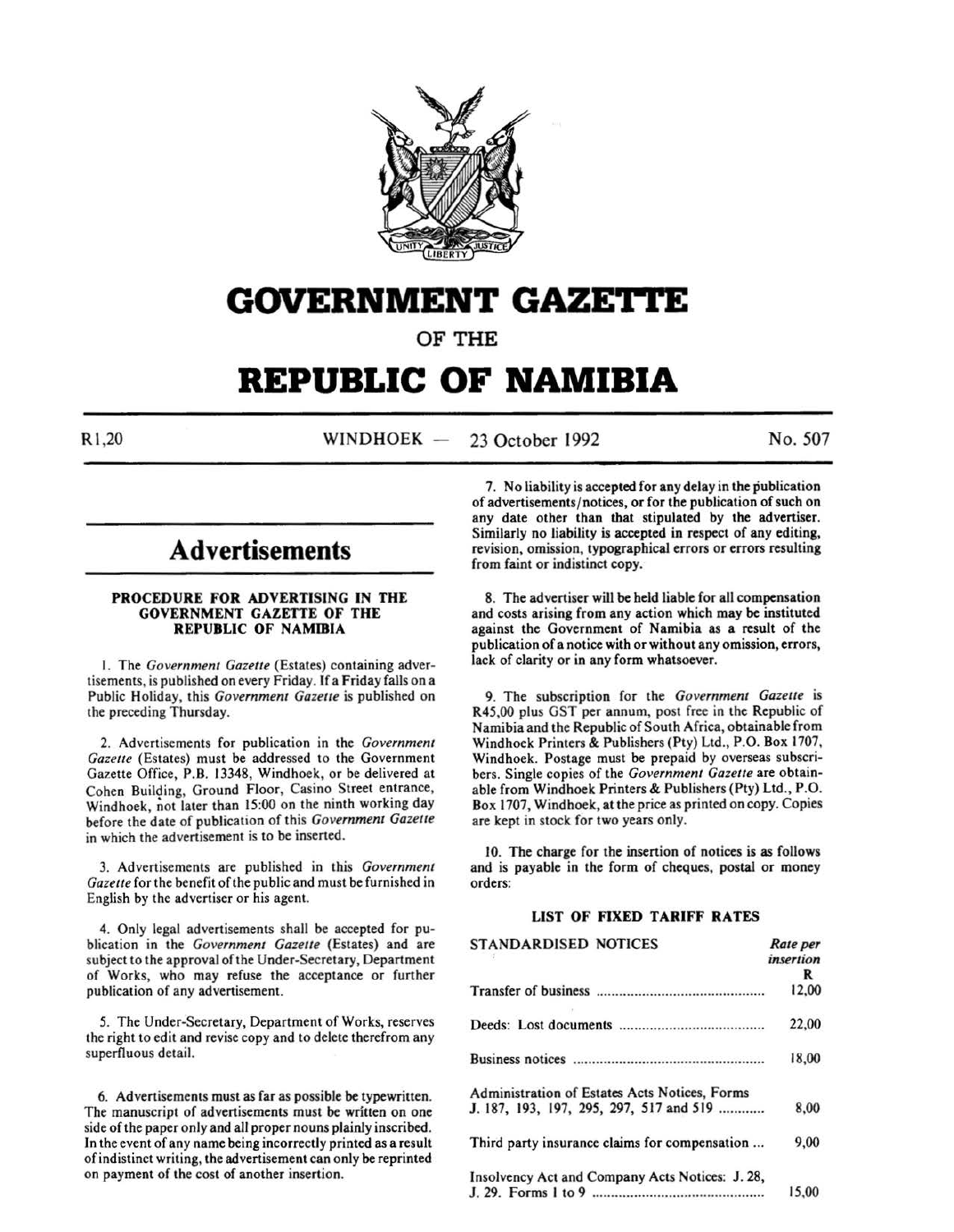| $J.B.$ - Forms 2 and 6 - additional statements<br>according to word count table, added to the basic                                                   |        |        |
|-------------------------------------------------------------------------------------------------------------------------------------------------------|--------|--------|
| traffic.                                                                                                                                              |        |        |
| Change of name (two insertions)                                                                                                                       | 108,00 |        |
| Naturalisation notices (including a reprint for the                                                                                                   | 8,00   | ٤      |
| Unclaimed moneys - only in the Government<br>Gazette, closing date 15 January (per entry of                                                           | 3,00   |        |
|                                                                                                                                                       | 18,00  |        |
|                                                                                                                                                       | 8.00   |        |
| NON-STANDARDISED NOTICES                                                                                                                              |        | Ó      |
| Company notices:                                                                                                                                      | R      | ć      |
| Short notices: Meetings, resolutions, offers of<br>compromise, conversions of companies, voluntary<br>windings-up, et.: closing of members' registers |        |        |
| for transfer and/or declarations of dividends                                                                                                         | 40,00  | t<br>c |
| Declaration of dividends with profit statements,                                                                                                      | 90,00  | C      |
| Long notices: Transfers, changes in respect of<br>shares or capital, redemptions, resolutions, volun-                                                 | 120,00 | ī      |

|                                                   | 40,00  |
|---------------------------------------------------|--------|
| Liquidators' and other appointees' notices        | 25,00  |
| SALES IN EXECUTION AND OTHER PUBLIC SALES:        |        |
|                                                   | 65,00  |
| Public auctions, sales and tenders:               |        |
|                                                   | 22,00  |
|                                                   | 54,00  |
|                                                   | 82,00  |
| ORDERS OF THE COURT:                              |        |
| Provisional and final liquidations or sequestra-  |        |
|                                                   | 50,00  |
| Reduction or change in capital mergers, offers of |        |
|                                                   | 120.00 |
|                                                   |        |
| Judical managements, curator bonis and similar    |        |
|                                                   | 120,00 |
|                                                   | 15,00  |
| Supersession and discharge of petitions (J. 158)  | 15,00  |

11. The charge for the insertion of advertisements other than the notices mentioned in paragraph 10 is at the rate of R3,00 per em double column. (Fractions of a em must be calculated as a em).

12. No advertisements shall be inserted unless the charge is prepaid. Cheques, drafts, postal or money orders must be made payable to the Under-Secretary, Department of Works, Private Bag 13348, Windhoek.

#### FORM J 187

#### LIQUIDATION AND DISTRIBUTION ACCOUNTS IN DECEASED ESTATES LYING FOR INSPECTION

In terms of section  $35(5)$  of Act 66 of 1965, notice is hereby given that copies of the liquidation and distribution accounts (first and final, *unless otherwise stated)* in the estates specified below will be open for the inspection of all persons interested therein for a period of 21 days (or shorter or longer if *specially stated)* from the date specified or from the date of publication hereof, whichever may be the later, and at the offices of the Master and Magistrates as stated.

Should no objection thereto be lodged with the Master concerned during the specified period, the executors will proceed to make payments in accordance with the accounts.

267/91 DU PREEZ Michael George, 620316 51 4800 2. No. 21 Plato Street, Windhoek. Windhoek. Van Niekerk & Brink. P.O. Box 39, Keimoes, 8860, RSA.

286/92 VAN DER ROSS Elizabeth, 151205 08 0006 9, Keetmanshoop. Keetmanshoop, Windhoek. Bank Windhoek Limited, (Estate and Trust Department), P.O. Box 15, Windhoek.

51/92 MOROFF Werner Georg, 3009170100543, No. 86 Jan Jonker Weg, Windhoek. Windhoek, Windhoek. Bank Windhoek Limited, (Estate and Trust Department). P.O. Box 15, Windhoek.

113/92 VAN SCHALK WYK Helena Johanna Maria, 170804 00 1700 3, Huis Deon Louw, Gobabis. Gobabis, Windhoek. First National Trust, P.O. Box 448, Windhoek.

73/92 LOHMANN Felix Henry, 160218 01 0011 7, No. 3 Thorer Street, Windhoek. Windhoek, Windhoek. First National Trust, P.O. Box 448, Windhoek.

435/92 AGGENBACH (Born Mostert) Margaretha Maria,070201 01 0002 I, Mariental. Mariental, Windhoek. Standard Bank Namibia Ltd., (Registered Bank), Trustee Branch, P.O. Box 2164, Windhoek.

7/ lj2-87j92 NICODEMUS Abisai Hilifayali, 231017 II 0003 0, Windhoek. Hilia Ndapewa Nicodemus, 300823 II 0011 9. Windhoek. Windhoek. Mr. K. Nieft. cjo Keller & Neuhaus Trust Co. (Pty) Ltd., P.O. Box 156, Windhoek.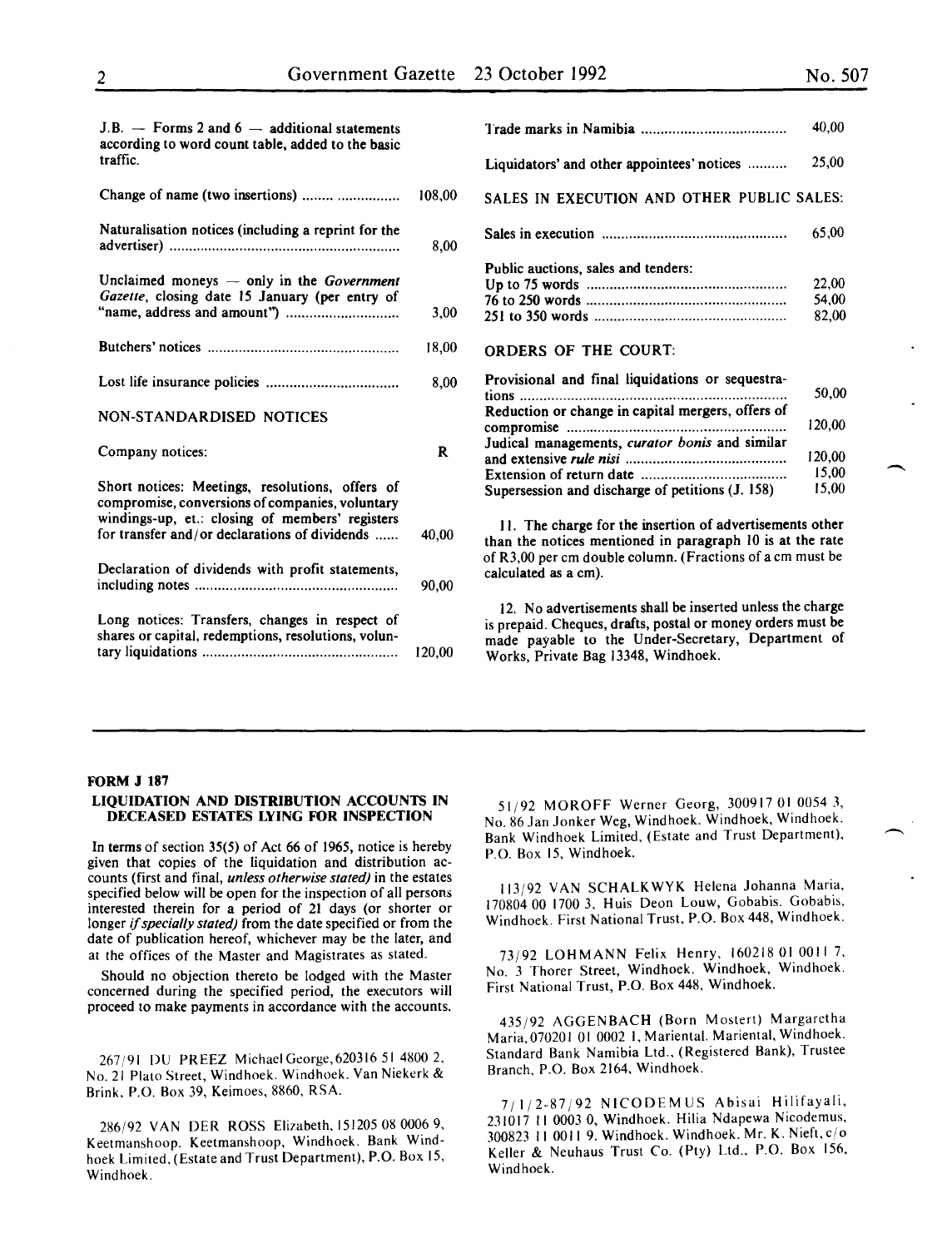100 92 HENCKERT Hermann Hans-Joachim. 060605 01 0001 4, Main Street, Karibib. Karibib, Windhoek. Trust and Mining Company (Pty) Limited.

26 92 TAYLOR Kenneth Malcolm, 680223 01 0028 0. Windhoek. Windhoek. M.D. Taylor, colnvestment Trust Co. (Pty) Ltd., P.O. Box 21204. Windhoek.

24X 91 SCHLUMBOHM Elsa Marie Helene Wilhelmine. 070608 01 0003 3. State Hospital, Swakopmund. First and Final. Swakopmund. Windhoek. Swanepocl & Kinghorn, P.O. Box 1455. Swakopmund.

459 92 BURGER David Francois Jacobus. 161007 01 0004 2, Rugbystraat, Gobabis. Johanna Petronella Burger (born Hugo). Gobabis, Windhoek. F. M. Oehi-Trust, P.O. Box 133, Windhoek.

292,92 POTE Ernest John Jansen. 260212 01 0002 22, No. 16 Strauss Street, Windhoek West, Namibia. Anna Maria Pote, 290601 01 0024 X. Windhoek. Bloemboard, P.O. Box 355, Bloemfontein, 9300.

#### FORM J 193

 $\overline{\phantom{a}}$ 

#### NOTICE TO CREDITORS IN DECEASED ESTATES

All persons having claims against the estates mentioned below are hereby called upon to lodge their claims with the executors concerned, whithin 30 days (or otherwise as indicated) calculated from the date of publication hereof. The information is given in the following order: Estate number, surname and christian names, date of birth, identity number, last address, date of death; surviving spouse's names, surname, date of birth and identity number; name and address of executor or authorised agent, period allowed for lodgement of *claims* if *other than 30 days.* 

BESTER Johannes Frederik, Windhoek, 22 Mav 1949. 490522 01 0019 4, No. 89 Potgieterstraat, Pionierspark. 23 September 1992. Jacoba Marieta Bester. Bank Windhoek Limited, (Estate and Trust Department), P.O. Box 15. Windhoek.

434. 92 S MIT Louis Johannes. Windhoek, 31 October 1949, 491031 01 0010 9. Windhoek, 5 September 1992. Magdalena Dorathea Petronella Smit. First National Trust, P.O. Box 448, Windhoek.

446.92 RICHTER Hans. Windhoek. II September 1896, 960911 01 0002 8 SWA, P.O. Box 197, cnr. of No. 6 Strand Strcect and No. 2 Swakop Street, Swakopmund. 15 September 1992. Wolfgang Richter, P.O. Box 3272. Landbouradc. No. 30 Hochland Weg, Windhoek.

#### FORM I

#### APPOINTMENT OF TRUSTEES AND LIQUIDATORS AND PROOF OF CLAIMS IN SEQUESTRATED ESTATES OR COMPANIES BEING WOUND UP

Pursuant to sections 40(3), 56(3) and 77 of the Insolvency Act, 1936, sections 129, 179 and 182 of the Companies Act, 1973, notice is hereby given that the persons mentioned below have been appointed trustees or liquidators, as the case may be and the persons indebted to the estates or companies are required to pay their debts to them forthwith unless otherwise indicated.

Meetings of creditors or contributories of the said estates or companies will be held on the dates and at the times and places mentioned below, for proof of claims against the estates or companies, for the purpose of receiving the trustees' or liquidators' reports as to the affairs and conditions of the estates or companies and for giving the trustees or liquidators directions concerning the sale or recovery of any parts of the estates or assets of the companies or concerning any matter relating to the administration thereof.

The particulars are given in the following order: Number of estate/company; name and description of estate/company; name and address of trustee or liquidator and date, hour and place of meeting and period within which debt must be paid, if this is not to be done forthwith.

W9 92 Insolvent Estate Hugo Hendrik van Niekerk. D.J. Bruni, Trustee, Investment Trust Co. (Ptv) Ltd. II November 1992 at 10:00 before the Master of the High Court, Windhoek. Second Meeting of Creditors. Investment Trust Co. (Pty) Ltd., P.O. Box 21204, Windhoek.

#### 'FORM *5*

#### PAYMENT OF DIVIDENDS AND COLLECTION OF CONTRIBUTIONS IN SEQUESTRATED ESTATES FOR COMPANIES BEING WOUND UP

The liquidation accounts and plans of distribution or contribution in the sequestrated estates or companies being wound up, as the case may be, mentioned below having been confirmed on the date therein mentioned, notice is hereby given, pursuant to section 113(1) of the Insolvency Act, 1936, section 139(2) of the Companies Act, 1926, and section 409(2) of the Companies Act, 1973, that dividends are in the course of payment or contributions are in the course of collection in the said estates or companies as set forth below and that every creditor liable to contribution is required to pay to the trustee or liquidator the amount for which he is liable at the address mentioned below.

W26 91 Jacko (Pty) Ltd. (in liquidation). 29 September 1992. Dividend being paid. G. du Plessis, Jacko (Pty) Ltd., P.O. Box 22439. Windhoek.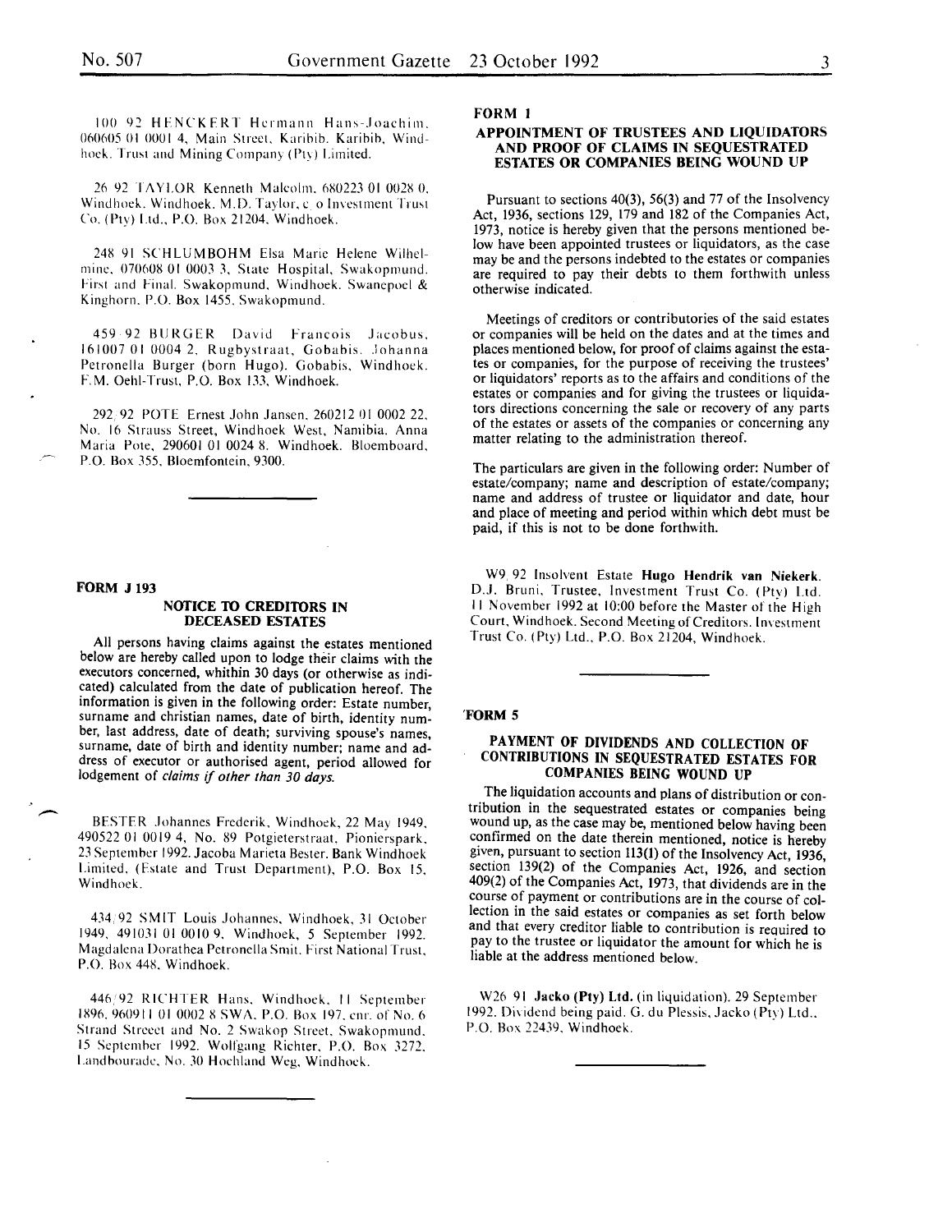#### **FORM J 28**

#### ESTATES OR COMPANIES SEQUESTRATED OR WOUND UP PROVISIONALLY

Pursuant to section 17(4) of the Insolvency Act, 1936, and section 356(1) of the Companies Act, 1973, notice is hereby given by the Master of the Supreme Court that the estates or companies mentioned below have been sequestrated or wound up provisionally by order of the said Court.

Th\_ particulars are given in the following order: Number of estate or company/name and address of estate or company/ date upon which and division of Court by which order made and upon the application of whom.

W20 92: Floris Johannes Gerhardus Burger. 9 October 1992. High Court of Namibia. First National Bank of :\amibia l.td.

## TRANSFER OF LICENCE

BE PLEASED TO TAKE NOTICE that HANS GEORG KRENZ who traded under the name and style of VIDEO FUN at Erf 255, 104 Gobabis Road, Windhoek intends to sell his said business to CARL WILHELM HORST FINKELDEH who will carry on business for his own account under the same name and address.

This publication shall also serve as Notice being given in terms of Section 34 of the Insolvency Act 24 of 1936.

DATED at WINDHOEK on this 9th day of October 1992.

BFHRFNS & PFEIFFER per: R.P. BEHRENS Schoemanshoek Building 9X (iobabis Road Windhoek

## TRANSFER OF LICENCE

BE PLEASED TO TAKE NOTICE that Application will be made after 14 (FOURTEEN) days after the publication of this Notice at the Licensing Court for the transfer of the General Dealer Licence held by TOBIAS LODE-WYK LE ROUX, who traded under the style of THE TEA ROOM at Shop 12A. Mutual Platz, Erf 6958, Windhoek, to IGNATIUS MICHAEL FOURIE. who will carry on business for his own account under the same name and style.

DATED at WINDHOEK on this 9th day of October 1992.

l.M. FOURIE APPLICANT P.O. Box 24020 Windhoek

## NOTICE OF TRANSFER OF BUSINESS

KINDLY TAKE NOTICE that application will be made at the next sitting of the Licensing Court, Swakopmund, for the transfer of the General Dealer's Licence held by IRMA SMITH and CORNELIA HENDRINA BORNMAN who traded as STONETIQUE, on Erf No. 314, No. 27 Brücken Street, situated in the Municipality of Swakopmund to MARTHA MARIA ROUSSEAU who shall carry on business under the same name and address.

SWANEPOEL & KINGHORN ATTORNEYS FOR PARTIES SWABS Building Post Street P.O. Box 1455 Swakopmund

#### FORM J 29

#### FIRST MEETINGS OF CREDITORS, CONTRIBUTORIES, MEMBERS OR DEBENTURE-HOLDERS OF SEQUESTRATED ESTATES, COMPANIES BEING WOUND UP OR PLACED UNDER PROVISIONAL JUDICIAL MANAGEMENT

The estates and companies mentioned below having been placed under sequestration, being wound up or having been placed under provisional judicial management by order of the Supreme Court of South West Africa, Masters of the Supreme Court hereby given notice, pursuant to section 17(4) and 40(1) of the Insolvency Act, 1936, section 119(3), 125(1) and 196bis(4) of the Companies Act, 1926, and sections 356(1), 364(1) and 429 of the Companies Act, 1973, that first meeting of creditors, contributories, members or debenture-holders of the said estates or companies will be held on the dates and at the times and places mentioned below, for proof of claims against the estates or companies, the election of trustees, liquidators or judicial managers or managers or provisional judicial managers or for the purposes referred to in section 364 or 431 of Act 61 or 1973, as the case may be.

Meetings in a place in which there is a Master's office, will be held before the Master; elsewhere they will be held before the Magistrate.

W18 92 Lewis Joachim Janse van Rensburg. 25 September 1992.9 October 1992. High Court Wmdhoek. 10.00. Master's Office, 4 November 1992.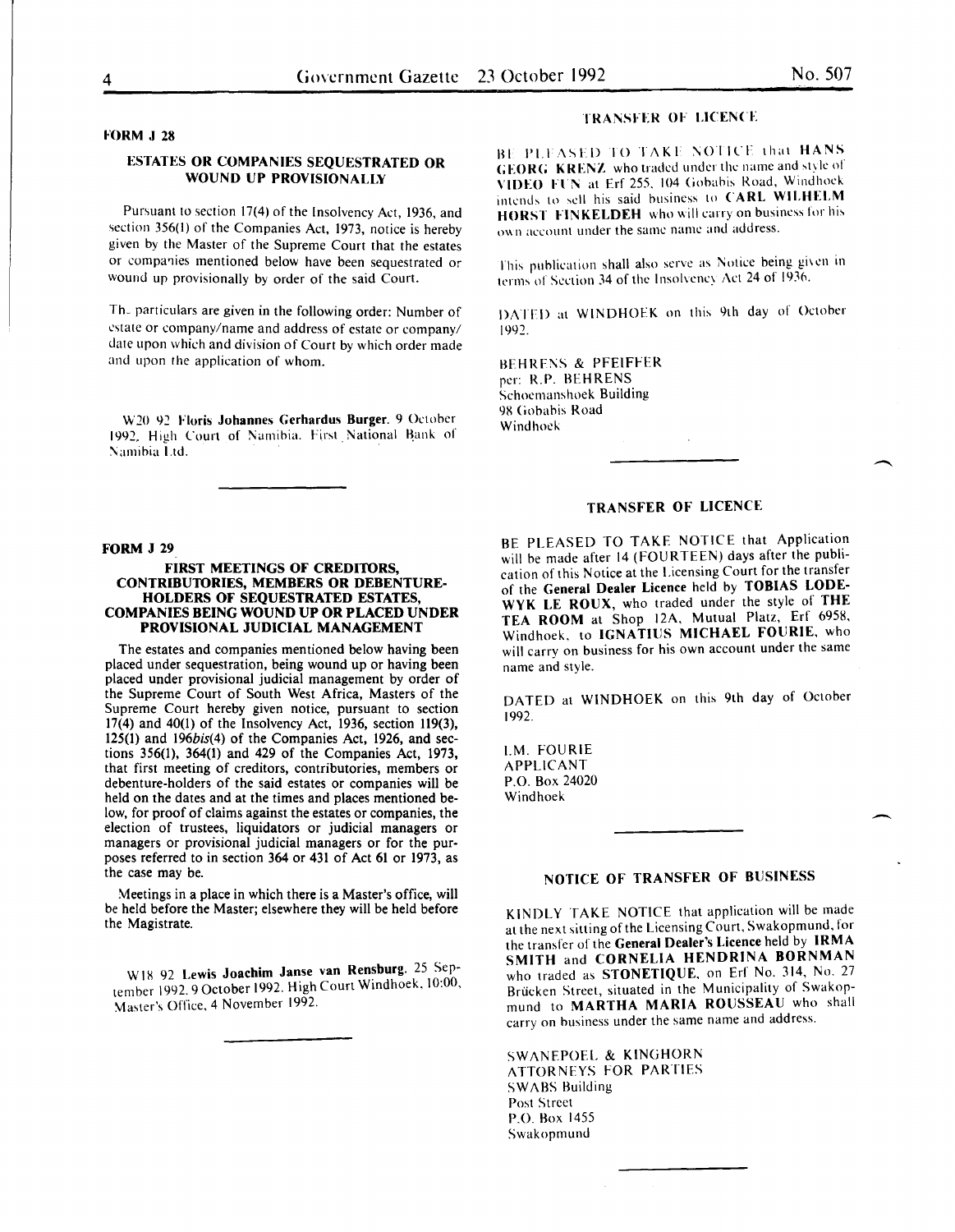#### IN THE HIGH COURT OF NAMIBIA

In the matter between:

| <b>SWA BUILDING SOCIETY</b> | Plaintiff |
|-----------------------------|-----------|
| and<br>WILLEM AOCHAMUB      | Defendant |

#### NOTICE OF SALE IN EXECUTION

Pursuant to a Judgement of the above Honourable Court granted on the 11th day of September 1992, the following immovable property will be sold without reserve and "voetstoots" by the Deputy Sheriff of the District of Windhock on Thursday, the 12th day of November 1992, at 09:00, at Erf No. 3170, Pronkertjie Street, Khomasdal Township. (Extension No. 3), Windhoek.

| <b>CERTAIN</b> | Erf No. 3170, Khomasdal Township,<br>(Extension No. 3): |  |
|----------------|---------------------------------------------------------|--|
| <b>SITUATE</b> | In the Municipality of Windhoek                         |  |

Registration Division "K".

The "Conditions of Sale-in-Execution" will lie for inspection at the office of the Deputy Sheriff at Windhoek and at the Head Oflice of Plaintiff at Windhoek and Plaintiff's Attorneys. Fisher. Quarmby & Pfeifer. at the undermentioned address.

DATED at WINDHOEK this 9th day of October 1992.

(Sgd.J F.H. PFEIFER FISHFR. QUARMBY & PFEIFER ATTORNEYS FOR PLAINTIFF lOX SWABS Building Post Street Windhoek

#### IN THE HIGH COURT OF NAMIBIA

In the matter between:

| SWA BULDING SOCIETY | Plaintiff |
|---------------------|-----------|
| and                 |           |
| MICHEL MAXIE SACCO  | Defendant |

#### NOTICE OF SALE IN EXECUTION

Pursuant to a Judgement of the ahove Honourable Court granted on the II th day of September 1992. the following immovable property will be sold without reserve and "voetstoots" by the Deputy Sheriff of the District of Windhoek on Thursday, the 12th day of November 1992, at 09:30, at Erf No. 2930, 444 Middlewick Street, Windhoek West, (Extension No.2), Windhoek Township.

CERTAIN Erf No. 2930, Windhoek Township,  $(Extension No. 2);$ 

 $STUATE$  In the Municipality of Windhoek Registration Division "K".

I he "Conditions of Sale-in-F.xccution" will lie for inspection at the office of the Deputy Sheriff at Windhoek and at the Head Office of Plaintiff at Windhoek and Plaintiff's Attorneys. Fisher. Quarmby & Pleifer. at the undermentioned address.

DATFD at WINDHOEK this 12th day of October 1992.

(Sgd.) f.H. PFEIFER FISHER. QUARMBY & PFEIFFR ATTORNFYS FOR PLAINTIFF 108 SWABS Building Post Street Windhoek

#### IN THE HIGH COURT OF NAMIBIA

In the matter between:

T & H SHAPIRO (PTY) LTD. t/a CAPE DISCOlJNT STORE and A. SAMAHINA t/a SAMAHINA WHOLESALE **Plaintiff** 

Defendant

#### NOTICE OF SALE IN EXECUTION

Pursuant to a Judgement of the above Honourable Court granted on the 23rd day of November 1990, the following immovable property will be sold without reserve and "voetstoots" by the Deputy Sheriff of the District of Kavango on Tuesday, the lOth day of November 1992, at 10:00, at Sauyema, Kavango.

The "Conditions of Sale-in-Execution" will lie for inspection at the office of the Deputy Sheriff at Kavango and at the Offices of Plaintiff's Attorneys, Muller & Brand, at the undermentioned address...

DATED at WINDHOEK this 14th day of October 1992.

MR. P.V. ELLIS MULLER & BRAND ATTORNEYS FOR PLAINTIFF Sokolic Building c o John Meinert & Stübel Street Windhoek

**CERTAIN** Building known as Samahina Supermarket:

SITUATE At Sauyema on the outskirts of Rundu, Kavango.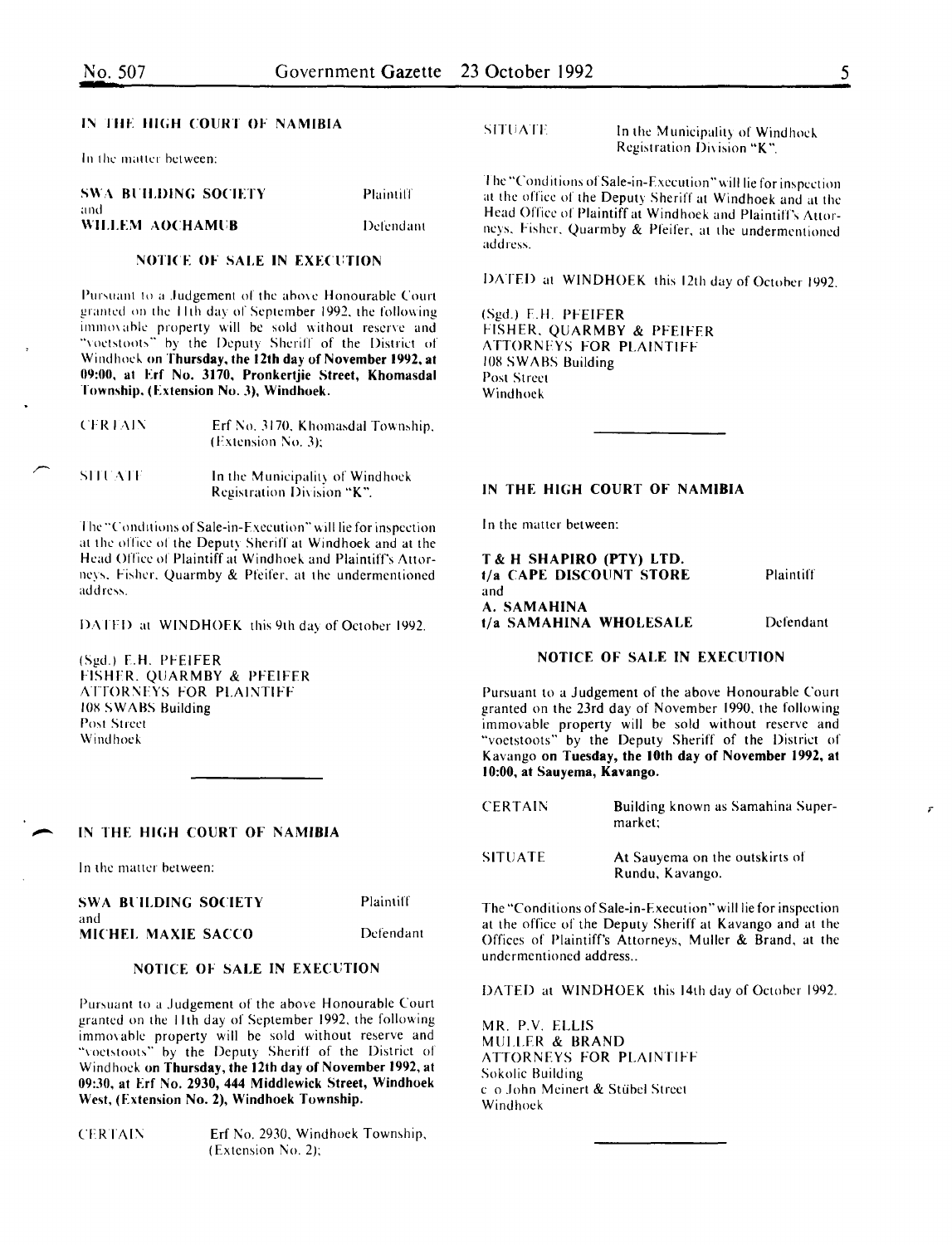#### IN THE HIGH COURT OF NAMIBIA WINDHOEK, FRIDAY, 2 OCTOBER 1992 BEFORE THE HONOURABLE MR. JUSTICE FRANK

In the matter between:

| <b>LEONARD COHEN</b> |  |  |
|----------------------|--|--|
| and                  |  |  |

JEAN JACQUES ROUSSEAU

Second Applicant

First Applicant

Having heard Mr. Coetzee, Counsel for the First and Second Applicants and having read the Notice of Motion. and other documents filed of record:

#### IT IS ORDERED

- 1. That the Applicants are hereby appointed in terms of the law of the Republic of South Africa as trustees of the insolvent estate of STEPHANUS JOHANNES BA-DENHORST and recognised within Namibia on the terms set out herein, until this recognition be withdrawn by an order of this Court;
- 2. That security be provided to the satisfaction to the Master of this Court for the proper performance of their administration by virtue of this Order and for the hereinmentioned Master's costs and charges the Applicants shall by virtue of this recognition be empowered bv administering the said estate in respect of all assets of the said insolvent or of his estate which are situated within Namibia. including:
	- 2.1 Portion I of the farm "Velloors-Drift" No. 93 in the Registration Division "V" measuring 299 7392 hectares:
	- 2.2 the remainder of the farm "Velloors-Drift" No. 93 situated as aforesaid measuring 8343,0166 hectares;
	- 2.3 Portion 1 of the farm "Stilledal" No. 347 in the Registration Division "T" measuring 3860 hectares;
- 3. That the rights defined by the Insolvency Act No. 24 of 1936 of the Republic of South Africa as in force in Namibia in terms of Article  $140(1)$  of the Namibia Constitution in favour of the Master. a creditor and an insolvent in regard to the filing of inventories, meetings of creditors. proof. admission and rejection of claim. sale of assets, plans of distribution, trustee's accounts and distribution of proceeds, and the rights and duties of a trustee in regard to those matters as defined by the said Act, shall until this Order is amended *mutatis mutandis* exist in relation to the said administration as if the said Act applied thereto pursuant to a sequestration order granted by this Court on the date of this Order, provided that:
	- 3.1 the rights and duties relating to the election and appointment of a trustee will not apply;
	- 3.2 the costs of this application, except for the costs of the annexures attached to the affidavit of David Muirhead Harris and all documents not in the official language of the Republic of Namibia, are

amended to include that documents and that paragraph 3.3 is also amended by the insertion after the words Republic of Namibia — wherever they Republic of Namibia 11 wherever they appear in that paragraph with the following words. or the Republic of South Africa:

- $3.3$  Only a creditor whose whole cause of action arose within the Republic of Namibia (previously the territory of South West Africa) or who is an incola of the Republic of Namibia shall by virtue of this order acquire any right to prove a secured or preferent claim:
- $3.4$  the rights and duties defined by Section 70 of the Insolvency Act. 1936 (Act 24 of 1936) shall exist in relation to the administration:
- 3.5 any assets and furthermore any funds remaining after the payment of all amounts due in respect of the aforementioned charges and proved claims may be transferred from Namibia only with the written permission of the Master of this court:
- 4. That this Order be published in the Government Gazette and in the Windhoek Advertiser.

BY ORDER OF THE COURT

REGISTRAR FISHER. QUARMBY & PFEIFER

#### NOTICE OF TRANSFER OF BUSINESS LICENCE

KINDLY TAKE NOTICE that application will be made at the next sitting of the Licence Court. Otjiwarongo on 2 December 1992, for the transfer of the General Dealer Licence held by OTTO HEINRICH FEYERABEND who trades as OTTO'S PANDJIES WINKEL, at Erf 99. 7 Van Riebeeck Street. Otjiwarongo. to CHRISTIAAN NOLTE and ANTHOINETTE LAMBRECHT who will continue trading under the same style and on the same place for their own account and take further notice that this publication shall serve as due notice having been given in terms of Section 34 of the Insolvency Act 24 of 1936.

DATFD at WINDHOEK on this 12th day of October 1992.

**GIDEON KIRSTEN** ATTORNFY Xth Floor Sanlam Building Independence A venue P.O. Box 9X46 Windhoek

*·I*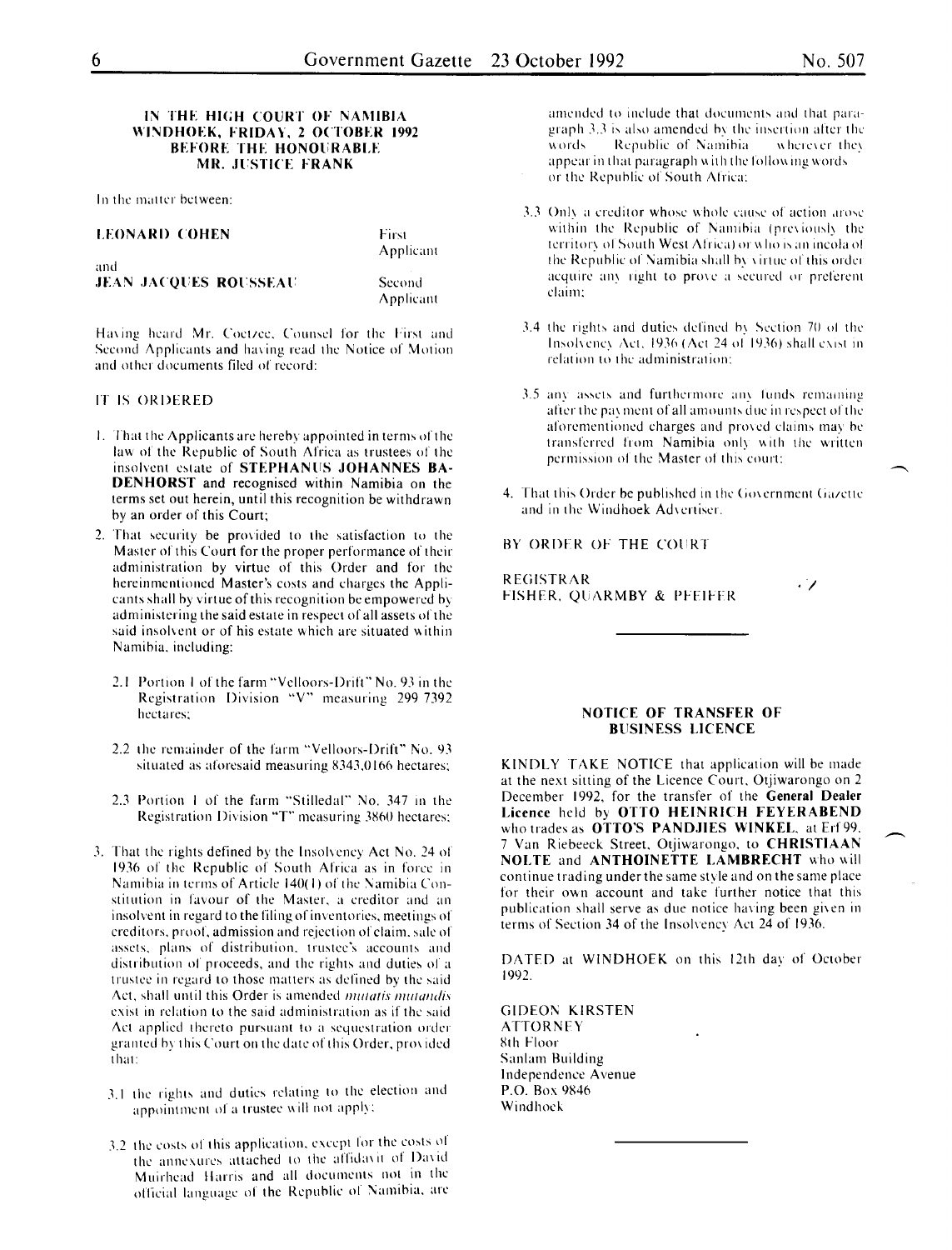#### IN THE MAGISTRATE'S COURT FOR THE DISTRICT OF WINDHOEK

HELD AT WINDHOEK CASE NO.: 3713/91

In the matter between:

| <b>NAMIBIA BREWERIES LTD</b> | Plaintiff |
|------------------------------|-----------|
| and                          |           |
| MR. J. MUSASO                | Defendant |

#### NOTICE OF SALE IN EXECUTION

In execution of a Judgement granted by the above Honourable Court, the following property will be sold by public. auction by the Messenger of the Court of Windhoek, on 28th October 1992, at 14:00, at Erf No. 5046, H32/8, Katutura, Windhoek.

| <b>CERTAIN</b> | Erf No. 5046, Extension 11, Katutura.<br>Windhoek     |
|----------------|-------------------------------------------------------|
| <b>SITUATE</b> | In the Registration Division $K$ .                    |
| MEASURING      | 273 (Two hundred and seventy-three)<br>square metres; |

with all improvements thereon.

#### CONDITIONS OF SAtE:

- $I$ . The Sale is subject to the provisions of the Magistrate's Court Act No. 32 of 1944, as amended, and the property will be sold "voetstoots" according to the existing title deed.
- 2. One-tenth of the purchase price shall be payable immediately after the Sale in cash, the balance together with interest thereon at  $19.5\%$  against transfer, which transfer shall be given without delay.
- 3. The complete Conditions of Sale will be read out at the time of the sale, and may be inspected beforehand at the offices of the Plaintiff and Plaintiff's attorneys at the undermentioned address. and also at the offices of the Messenger of the Court, Windhoek.

DATED at WINDHOFK this 16th day of September 1992.

(Sgd.) H-H. (iFRDES ENGLING, STRITTER & PARTNERS ATTORNEYS FOR PLAINTIFF 5th Floor, CDM Centre Bülow Street Windhoek

#### IN THE HIGH COURT OF NAMIBIA

In the matter between:

|     | HOTEL SAFARI (PTY) LIMITED | Plaintiff  |
|-----|----------------------------|------------|
| and |                            |            |
|     | J. LOPES FRANSISCO.        | -Defendant |

#### NOTICE OF SALE IN EXECUTION OF IMMOVABLE PROPERTY

In execution of a Judgement of the above Honourable Court in the abovementioned suit, a sale will be held on Tuesday, the 10th of November 1992, at 10:00, at Erf 39, Outjo. of the undermentioned property of the Defendant:

| CERTAIN          | Erf No. 39 Outjo<br>Registration Division "A":                      |
|------------------|---------------------------------------------------------------------|
| SITUATED         | In the district of Outjo;                                           |
| <b>MEASURING</b> | 9.341 (Nine thousand Three hundred<br>and forty-one) square metres. |

The property shall be sold by the Deputy Sheriff of Outjo to the highest bidder.

 $10<sub>1</sub>$  of the purchase price is to be paid in eash on the date of the sale, the balance to be paid against transfer, to be secured hy a Hank or Building Society or other acceptable guarantec to be furnished to the Deputy Sheriff within fourteen (14) days after the date of the sale.

The full Conditions of the Sale will be read out by the Deputy Sheriff on the day of the sale, but may be inspected at any time prior to the sale at the offices of the Deputy Sheriff or at the offices of the Plaintiff's attorneys.

DATED at WINDHOEK this 12th day of October 1992.

MESSRS. P.F. KOEP & COMPANY per: P.F. KOEP ATTORNEYS FOR PLAINTIFF First Flonr Acme Corner Kasino Street Windhoek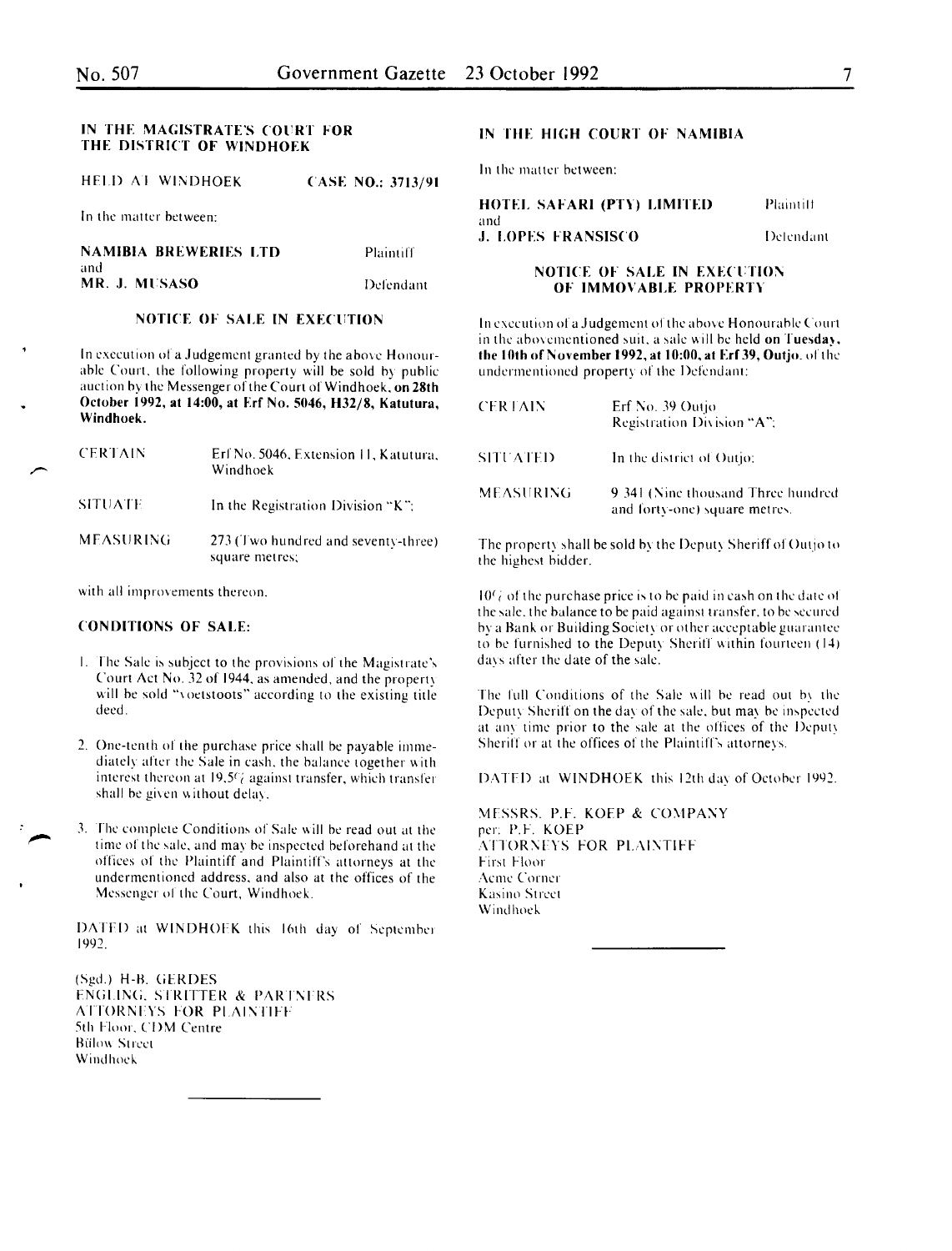### NOTICE OF TRANSFER OF BUSINESS

BE PLEASED TO TAKE NOTICE that Application will be made 14 (FOURTEEN) days after publication of this notice to the Licensing Court at Windhoek for the transfer of a General Dealer's Licence (sunglasses and all objects ancillary thereto) held by A.X. COMPION, who trades under the name and style of SPECTACULAR SUN-GLASSES, Erf 6g74, Wernhil, Windhoek, to CHRIS-TINA MAGDALENA GREEFF who will continue to carry on trading under the same name and premises above referred to.

This publication shall also serve as notice being given in terms of Section 34 of the Insolvency Act of 1936.

IHFliNISSEN, VAN WYK & PARTNERS ATTORNEYS FOR APPLICANT 4th Floor Nimrod Building Kasino Street Windhoek

#### MINISTRY OF HEALTH AND SOCIAL SERVICES

THE PRISON FELLOWSHIP NAMIBIA applied for registration as a Welfare Organization in terms of Section 19 of the National Welfare Act 1965 (Act No. 79 of 1965).

The objectives of the organization read as follows:

We endeavour to exhort and assist the church of Jesus Christ in its ministry to prisoners, ex-prisoners and their families to the end that they will become productive and contributing members of their churches and communities as well as to promote biblical standards of Justia in the criminal justice system. We aim to contribute towards the curbing of crime and to create opportunities in the rehabilitation process of the criminal.

Any person or persons desiring to raise objections against the registration of the organization, must submit such representations to the Permanent Secretary: Ministry of Health and Social Services, Private Bag 13198, Windhoek, within twenty-one days as from the date of this advertisement.

#### THE ALIENS ACT, 1937 NOTICE OF INTENTION OF CHANGE OF SURNAME

1, SEVELINUS ASHIRALA, residing at Osona Base, Okahandja and employed as a soldier, intend applying to the Minister of Home Affairs for authority under Section 9 of the Aliens Act, 1937, to assume the surname IPINGE for the reason that I don't know who gave me the surname of ASHIRALA.

I previously bore the names SEVEUNUS ASHIRALA.

Any person who objects to my assumption of the said surname of IPINGE should as soon as may be lodge his, her objection, in writing, with a statement of his, her reasons therefor, with the Magistrate of Okahandja.

(Sgd.) S. ASHIRALA P/ Bag 2017 Okahandja Dated: 14 October 1992

#### THE ALIENS ACT, 1937 NOTICE OF INTENTION OF CHANGE OF SURNAME

I, JOHANNA SKRYWER, residing at Windhoek and employed as a Cleaner, intend applying to the Minister of Home Affairs for authority under Section 9 of the Aliens Act, 1937, to assume the surname XOAGUS for the reason that XOAGUS is the Nama; Damara version of SKRYWER.

I previously bore the names JOHANNA SKRYWER.

Any person who objects to my assumption of the said surname of XOAGUS should as soon as may be lodge his her objection, in writing, with a statement of his, her reasons therefor, with the Magistrate of Windhoek.

(Sgd.) J. SKRYWER P.O. Box60521 Windhoek Dated: 8 October 1992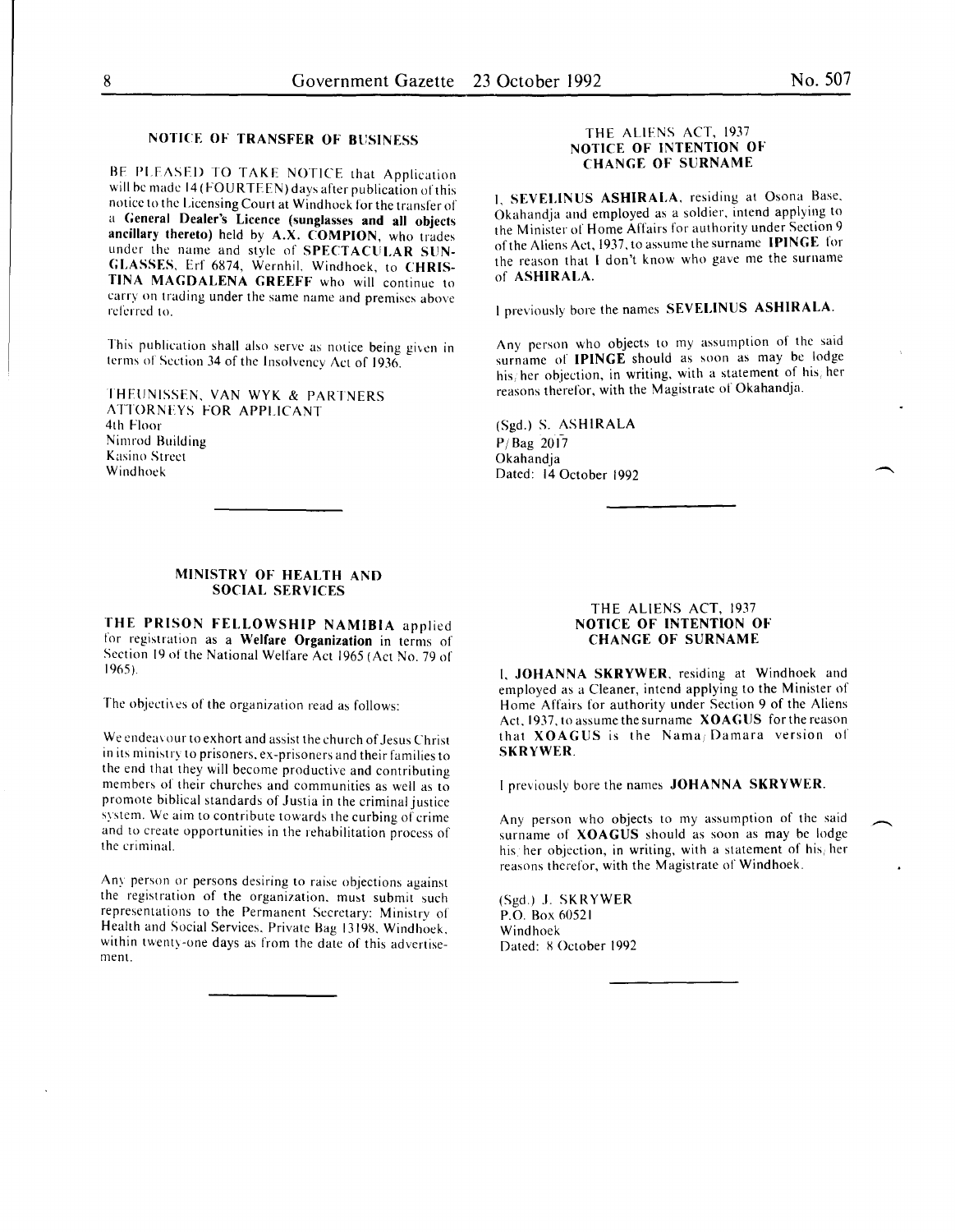#### THE ALIENS ACT, 1937 NOTICE OF INTENTION OF CHANGE OF SURNAME

I. SIMON NAKATANA. residing at Windhoek and employed as a Driver, intend applying to the Minister ot Home Affairs for authority under Section 9 of the Aliens Act, 1937. to assume the surname KADHILA AMOO-MO for the reason that NAKATANA is my grandfather's surname.

I previously bore the names SIMON NAKATANA.

I intend also applying for authority to change the surname of my wife MARTHA PHILIPUS and minor child CHRISTINE MEGAMENO to KADHILA. AMOOMO.

Any person who objects to our assumption of the said surname of **KADHILA AMOOMO** should as soon as may be lodge his/ her objection, in writing, with a statement of his/ her reasons therefor, with the Magistrate of Windhoek.

(Sgd.) S. NAKATANA Dated: 12 October 1992

#### THE ALIENS ACT, 1937 NOTICE OF INTENTION OF CHANGE OF SURNAME

I, REHABEAM PAULUS, residing at Suiderhof Military Base and employed as a Soldier, intend applying to the Minister of Home Affairs for authority under Section 9 of the Aliens Act, 1937, to assume the surname SHEE-TEKELA for the reason that PAULUS is my father's first name. I decided to use SHEETEKELA as all my documents are written with this surname.

I previously bore the names REHABEAM PAULUS.

Any person who objects to my assumption of the said surname of SHEETEKELA should as soon as may be lodge his/ her objection, in writing, with a statement of his/ her reasons therefor, with the Magistrate of Windhoek.

(Sgd.) R. PAULUS Dated: 8 September 1992

#### THE ALIENS ACT, 1937 NOTICE OF INTENTION OF CHANGE OF SURNAME

--~~~---------------------

1. VISTORINA L. HANGO, residing at Grootfontein and employed as a Nurse at the Military Hospital, intend applying to the Minister of Home Affairs for authority under Section 9 of the Aliens Act, 1937, to assume the surname SHIGWEDHA for the reason that HANGO is my father's first name.

I previously bore the names VISTORINA LUGAMBO HANGO.

Any person who objects to my assumption of the said surname of **SHIGWEDHA** should as soon as may be lodge his/her objection, in writing, with a statement of his/her reasons therefor, with the Magistrate of Grootfontein.

(Sgd.) V.L. HANGO Dated: 13 October 1992

#### THE ALIENS ACT, 1937 NOTICE OF INTENTION OF CHANGE OF SURNAME

I, TIMOTHEUS LAINA, residing at Omafa Ombalantu and presently unemployed, intend applying to the Minister of Home Affairs for authority under Section 9 of the Aliens Act, 1937, to assume the surname SHILEKA for the reason that LAINA is my name and SHILEKA is my surname.

I previously bore the names **TIMOTHEUS LAINA**.

Any person who objects to my assumption of the said surname of SHIKELA should as soon as may be lodge his/ her objection, in writing, with a statement of his/ her reasons therefor, with the Magistrate of Ondangwa.

(Sgd.) T. LAINA Dated: 13 October 1992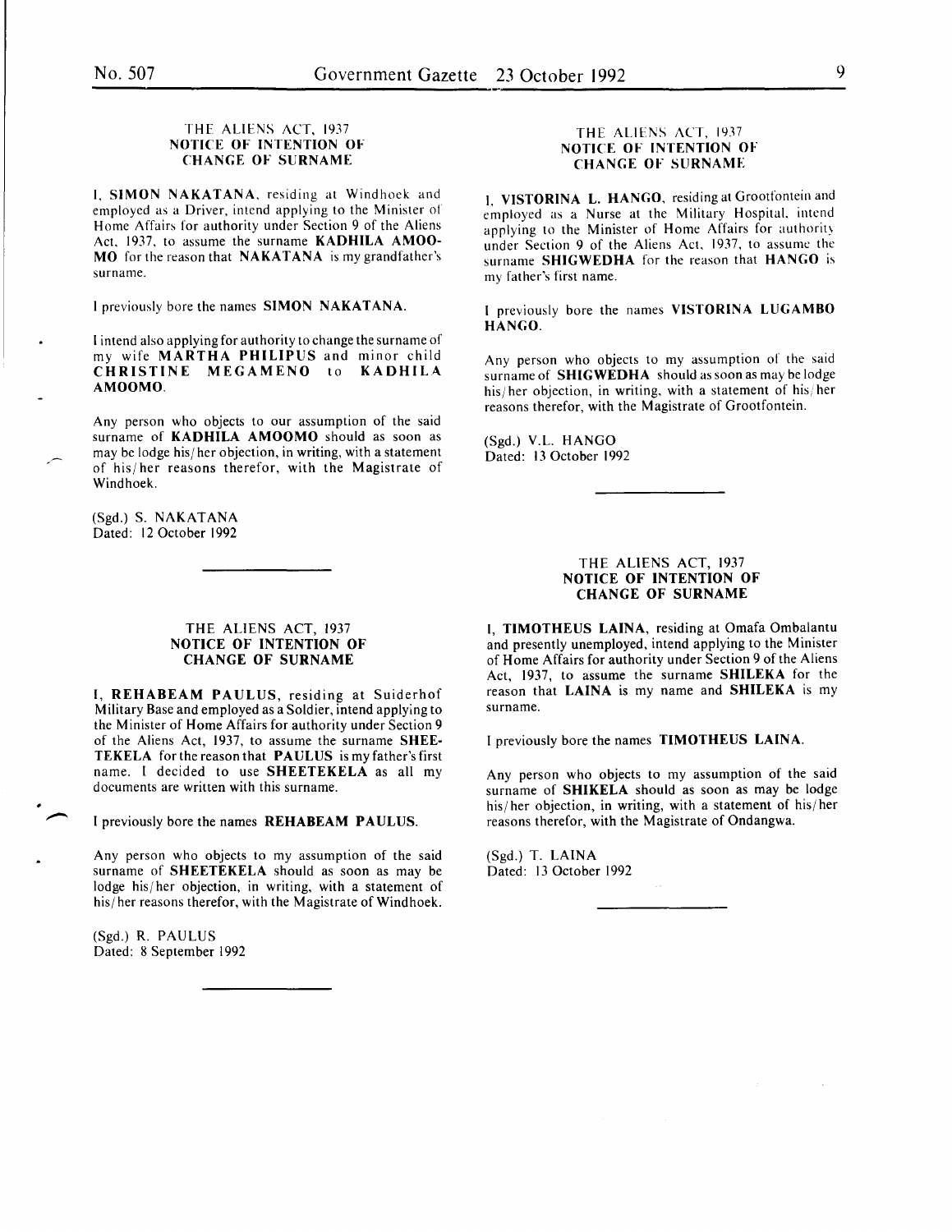THE ALIENS ACT, 1937

#### NOTICE OF INTENTION OF CHANGE OF SURNAME

I, TIMOTEUS THOMAS residing at Onakandi, and carrying on business as a Businessman, intend applying to the Minister of Home Affairs for authority under Section 9 of the Aliens Act, 1937, to assume the surname AMU-TENYA for the reasons that THOMAS is my father's name.

I previously bore the names TIMOTEUS THOMAS.

I intend also applying for authority to change the surname of my wife HILENI THOMAS and minor children HI-LENI, LUNA and SELMA to AMUTENYA.

Any person who objects to our assumption of the said surname of AMUTENYA should as soon as may be lodge his/ her objection, in writing, with a statement of his/ her reasons therefor, with the Magistrate of Ondangwa.

(Sgd.) T. THOMAS P.O. Box 289 Ondangwa Dated: 2 October 1992

#### THE ALIENS ACT, 1937

#### NOTICE OF INTENTION OF CHANGE OF SURNAME

I, FILLEMON KAVIKU residing at OD 15/12, Katutura, Windhoek and employed as a mechanic, intend applying to the Minister of Home Affairs for authority under Section 9 of the Aliens Act, 1937, to assume the surname MIEZE for the reasons that MIEZE is my father's surname.

I previously bore the names FILLEMON KAVIKU.

I intend also applying for authority to change the surname of my wife ERIKA KAVIKU and minor children PHILLADELPHIA, HERMIEN, EMMETJIE, EMMENSIA and DIMITRIOS to MIEZE.

Any person who objects to our assumption of the said surname of **MIEZE** should as soon as may be lodge his/her objection, in writing, with a statement of his/ her reasons therefor, with the Magistrate of Windhoek.

(Sgd.) F. KAVIKU P/ Bag 12018 Windhoek Dated: 2 September 1992

#### THE ALIENS ACT, 1937

#### NOTICE OF INTENTION OF CHANGE OF SURNAME

I, ABRAHAM ANTONIUS residing at Combat Support Regiment, Otjiwarongo, and employed as a soldier, intend applying to the Minister of Home Affairs for authority under Section 9 of the Aliens Act, 1937, to assume the surname SHIVOLO for the reasons that ANTONIUS is my father's name and SHIVOLO his surname.

I previously bore the names ABRAHAM ANTONIUS.

Any person who objects to my assumption of the said surname of **SHIVOLO** should as soon as may be lodge his/ her objection, in writing, with a statement of his/ her reasons therefor, with the Magistrate of Otjiwarongo.

(Sgd.) A. ANTONIUS P.O. Box 1293 Otjiwarongo Dated: 5 October 1992

#### THE ALIENS ACT, 1937

#### NOTICE OF INTENTION OF CHANGE OF SURNAME

I, AMALIA MBENDEKA residing at Windhoek and employed as an accountant, intend applying to the Minister of Home Affairs for authority under Section 9 of the Aliens Act, 1937, to assume the surname MUNGHWETELE for the reasons that **MBENDEKA** is my father's name.

I previously bore the names AMALIA MBENDEKA.

Any person who objects to my assumption of the said surname of MUNGHWETELE should as soon as may be lodge his/her objection, in writing, with a statement of his/ her reasons therefor, with the Magistrate of Windhoek.

-

(Sgd.) A. MBENDEKA P.O. Box 1071 Windhoek Dated: 5 October 1992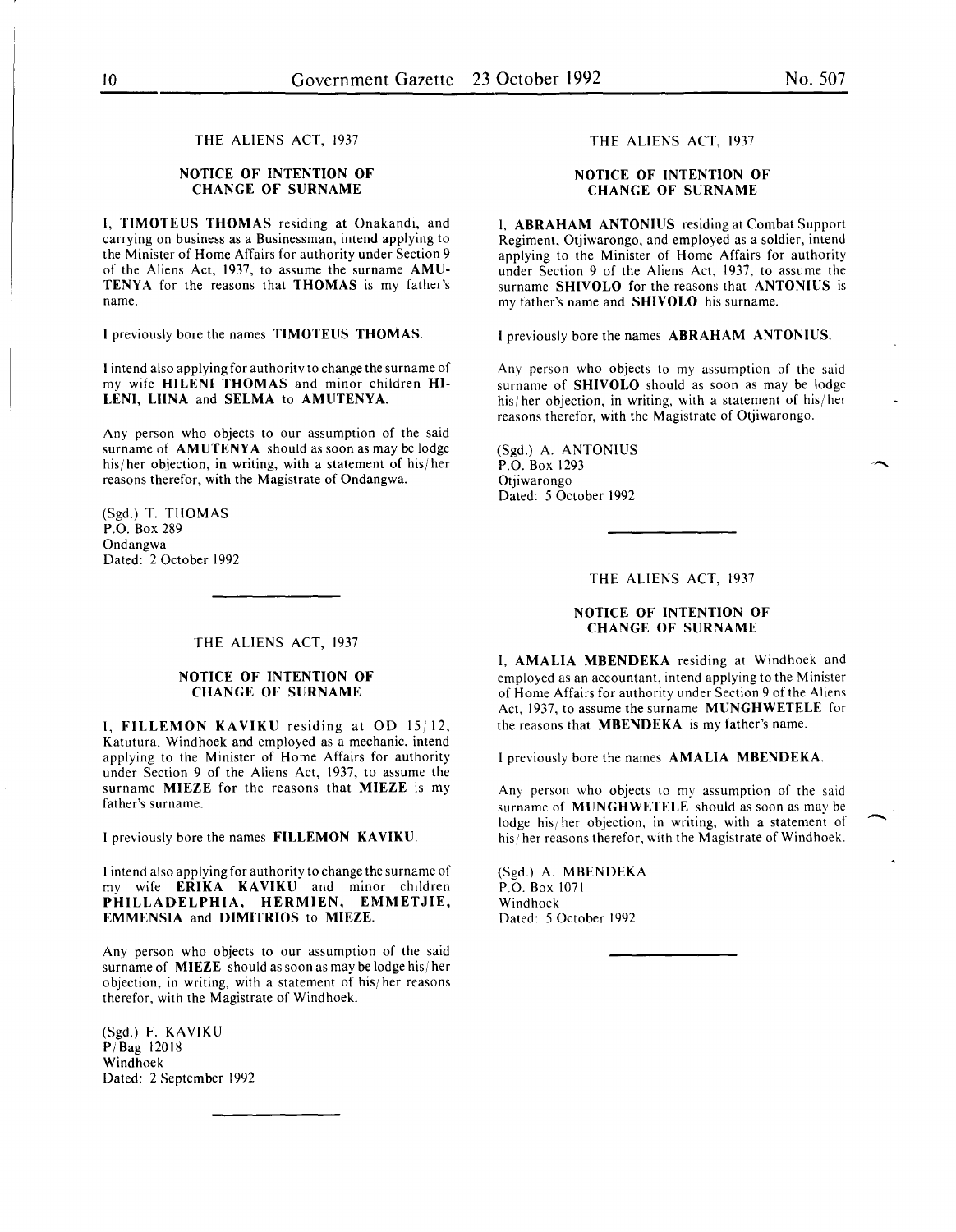### THE ALIENS ACT, 1937

#### NOTICE OF INTENTION OF CHANGE OF SURNAME

I, JOSUA JOHANNES residing at Soweto, Katutura, and presently unemployed, intend applying to the Minister of Home Affairs for authority under Section 9 of the Aliens Act, 1937, to assume the surname NEKUNDI for the reasons that I want to use my father's surname. I previously used his name as my surname.

I previously bore the names JOSUA JOHANNES.

Any person who objects to my assumption of the said surname of NEKUNDI should as soon as may be lodge his/ her objection, in writing, with a statement of his/ her reasons therefor, with the Magistrate of Windhoek.

(Sgd.) J. JOHANNES Dated: 22 September 1992

#### THE ALIENS ACT, 1937

#### NOTICE OF INTENTION OF CHANGE OF SURNAME

I, PASCAL TIMOTEUS residing at the Military School, Okahandja, and employed as a soldier, intend applying to the Minister of Home Affairs for authority under Section 9 of the Aliens Act, 1937, to assume the surname RWEENYA for the reasons that TIMOTEUS is my father's first name.

I previously bore the names PASCAL TIMOTEUS.

Any person who objects to my assumption of the said surname of RWEENYA should as soon as may be lodge his/her objection, in writing, with a statement of his/her reasons therefor, with the Magistrate of Okahandja.

(Sgd.) P. TIMOTEUS Dated: 2 October 1992

THE ALIENS ACT, 1937

#### NOTICE OF INTENTION OF CHANGE OF SURNAME

I, ALINA DANIEL residing at Oshakati and being a housewife, intend applying to the Minister of Home Affairs for authority under Section 9 of the Aliens Act, 1937, to assume the surname IILEKA for the reasons that DANIEL is my father's surname.

I previously bore the names ALINA DANIEL.

Any person who objects to my assumption of the said surname of IILEKA should as soon as may be lodge his/ her objection, in writing, with a statement of his/ her reasons therefor, with the Magistrate of Windhoek.

(Sgd.) A. DANIEL P.O. Box 69 Oshakati Dated: 2 October 1992

THE ALIENS ACT, 1937

#### NOTICE OF INTENTION OF CHANGE OF SURNAME

I, AGENUS PAULINUS residing at Erf 1514, Tugela Street, Wanaheda, and presently unemployed, intend applying to the Minister of Home Affairs for authority under Section 9 of the Aliens Act, 1937, to assume the surname KAMENYE for the reasons that PAULINUS is my father's first name.

I previously bore the names AGENUS PAULINUS.

Any person who objects to my assumption of the said surname ot KAMENYE should as soon as may be lodge his/ her objection, in writing, with a statement of his/ her reasons therefor, with the Magistrate of Windhoek.

(Sgd.) A. PAULINUS P.O. Box 5060 Windhoek Dated: 6 October 1992